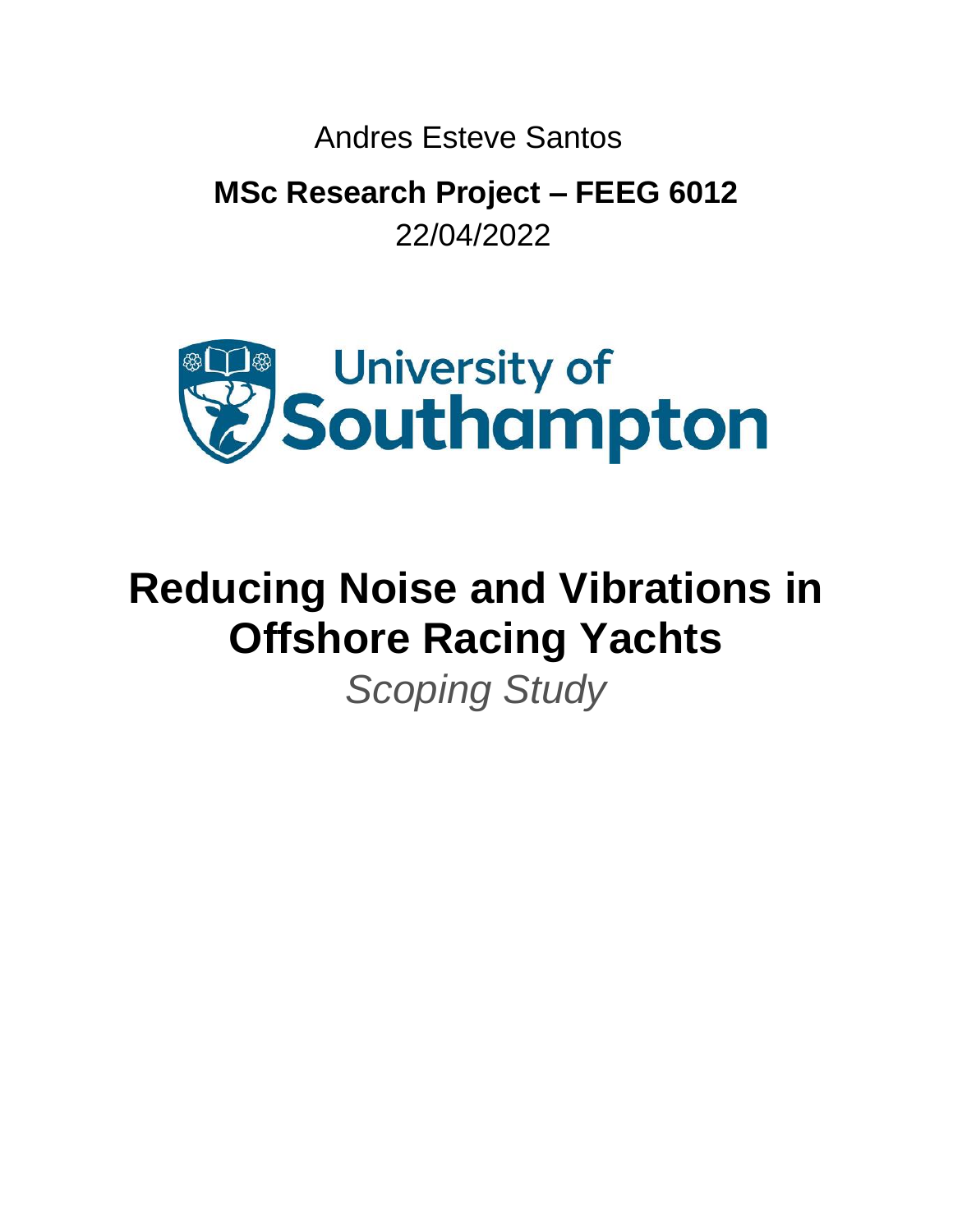"*Sometimes I like to hear the screaming of the foil because it sounds fast, and you are happy about it but then it can get too much, and you just try to avoid it with ear plugs"* [1]

*-Boris Herrmann* 

*Skipper Team Malizia Vendée Globe 2020/21*

### **Introduction**

The International Monohull Open Class Association IMOCA is the governing body behind a series of 60ft offshore racing sailboat designs which follow a "Box Rule" or the IMOCA Class rules which limit geometrical features of the sailing yachts, specify safety requirements, and provide certain components which must be identical across the fleet [2]. This class is used for major ocean racing events such as the non-stop singlehanded round the world race; *Vendée Globe* among other regattas. Their popularity has been growing since its conception in 1991 because they provide fair offshore racing at the highest level whilst allowing flexibility for designers to innovate and create competitive, safe designs yet ensure build budgets remain relatively even.

With recent technological improvements in lightweight materials and fluid dynamic analysis packages boats are increasing speeds significantly compared to the first generations. With the addition of hydrofoils for the previous class rules the achieved speeds by IMOCA's has even further increased with boats now typically exceeding 20kts average speeds, 40kts instantaneous speeds are not a rare sight. The combination of higher speeds, notorious sea states, sail flutter, and hydrofoil/appendage induced vibrations has led to unprecedented noise levels inside the cockpit. It has been reported by multiple IMOCA skippers that the noise and vibrations are compromising their comfort affecting both performance and safety [1].

As an effort to decrease the boats environmental footprint the class has implemented incentives for naval architects to choose sustainable building materials [3]. A new boat for 2022, Team Malizia is featuring non-structural flax components figure 1.



*Figure 1: Flax Hatch on an IMOCA 60. Courtesey of Greenboats*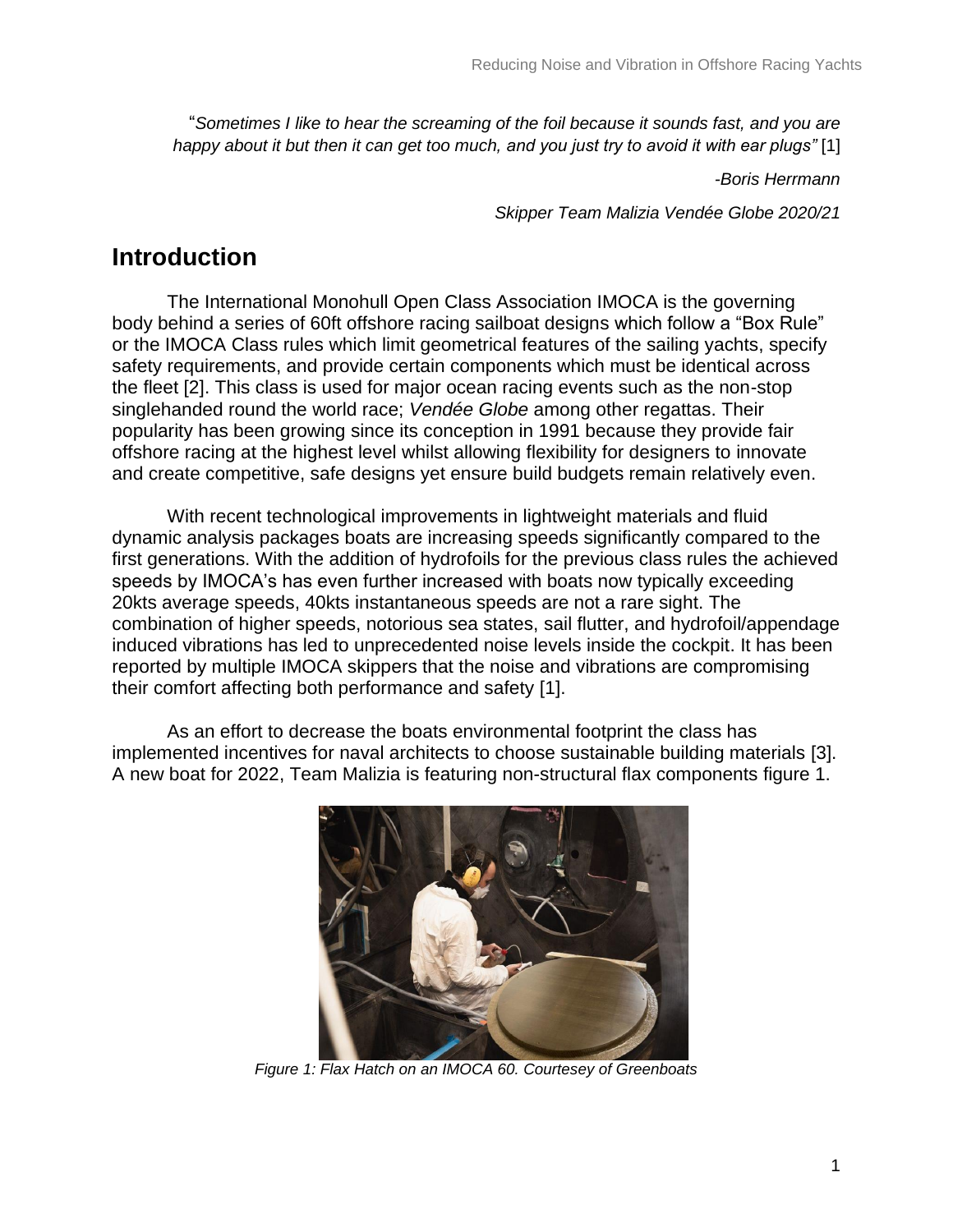Flax fibres, a natural alternative to traditional fibres in composite materials are gaining popularity across the automotive, aerospace, and marine industries given its reduced manufacturing CO2 emissions. The mechanical properties of flax epoxy laminates are similar to traditional glass fibre epoxy laminates however experimental tests have shown improved vibration dampening properties when compared to glass or carbon fibres making them an ideal material choice for composite boat building [4]. Natural fibres also set new technical challenges that engineers should consider, flax tends to absorb water and has poor bonding characteristics between fibre and matrix leading to a higher risk of delamination [5].

It is widely known that audible noise is the physical propagation of airwaves proportionally related to the amplitude of the emitting solids vibrations. It will be key to determine key sound emitting areas of the boat as well as the noise transmission path and potential sound absorbing components present in modern IMOCA arrangements [6].

Given the previous discussion, Greenboats a flax fibre boat builder and sustainable composites consultant is interested in reducing noise and vibration onboard IMOCA's by incorporating hybridized flax carbon laminates in future boats. This research paper is a result of their interest in collaborating with the universities MSc Research Project programme.

# **Literature Review**

Mitigating noise and vibration requires a noise control strategy as illustrated in figure 2 two main areas to investigate are the noise source and the transmission path. For the case of an Open 60 the noise sources are predominantly driven by slamming events and continuous appendage induced vibrations. Noise will be transmitted by the composite structure dynamic properties (flax-carbon) and internal air. Existing literature regarding noise source and transmission will be discussed separately.



*Figure 2: Noise Control Strategy "adopted from [14]"*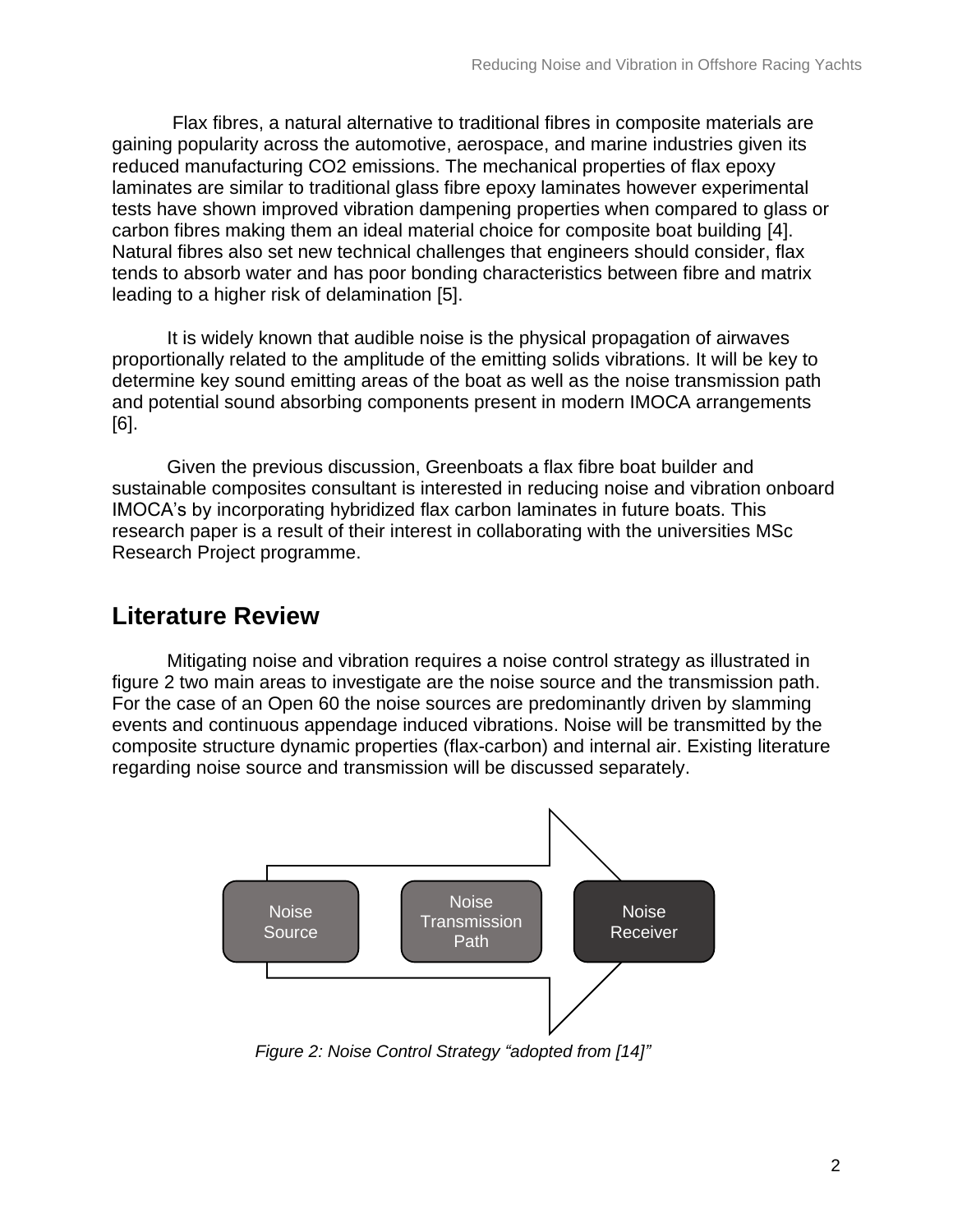#### *Flax-Carbon Dynamic Properties*

Flax fibres have been widely studied on its own, specifically their mechanical properties as a textile without composite lamination. There is a wide interest from the marine, aerospace, sports, rail, wind, and automotive industries to accelerate their development as an alternative to traditional composites specially in structural applications. Studies regarding noise and vibration dampening are on the rise, the automotive industry in particular has studied natural fibre applications for noise control in car interiors mostly with thermoplastic natural fibre composites. Necessary information to conduct this study will be the vibration dampening properties of hybridized carbon and flax epoxy composites for specific use in racing yachts.

The principal characteristic that is likely to reduce noise onboard IMOCA's and other noise constrained structures using flax fibres are its viscoelastic properties. Figure 3 shows the typical viscoelastic behavior of flax composites. In contrast with synthetic fibres, natural fibres with organic impurities inherently transfer kinetic energy into heat when vibrated due to their cellulose content thus having better damping ratios, this effect is most notable at low frequencies, thus the viscoelasticity of flax is frequency dependent [7].



*Figure 3: Typical stress Strain Curves and Relaxation of Viscoelastic Flax Epoxy [8]*

Hybridized Flax Carbon laminates have limited exposure to academia and to practical applications however there are certain studies will be very valuable to this research project. A key parameter to determine a material's vibration properties the damping ratio in this case we are interested in carbon flax composites. Assarar et al, where able to experimentally determine the specific damping ratios of different carbon flax plates by a free-free impact hammer test from which dynamics and strain data in each laminate direction (11,22,66) could be converted into in-plane strain energy. The study then derived the damping ratio from in plane strain energy and compared the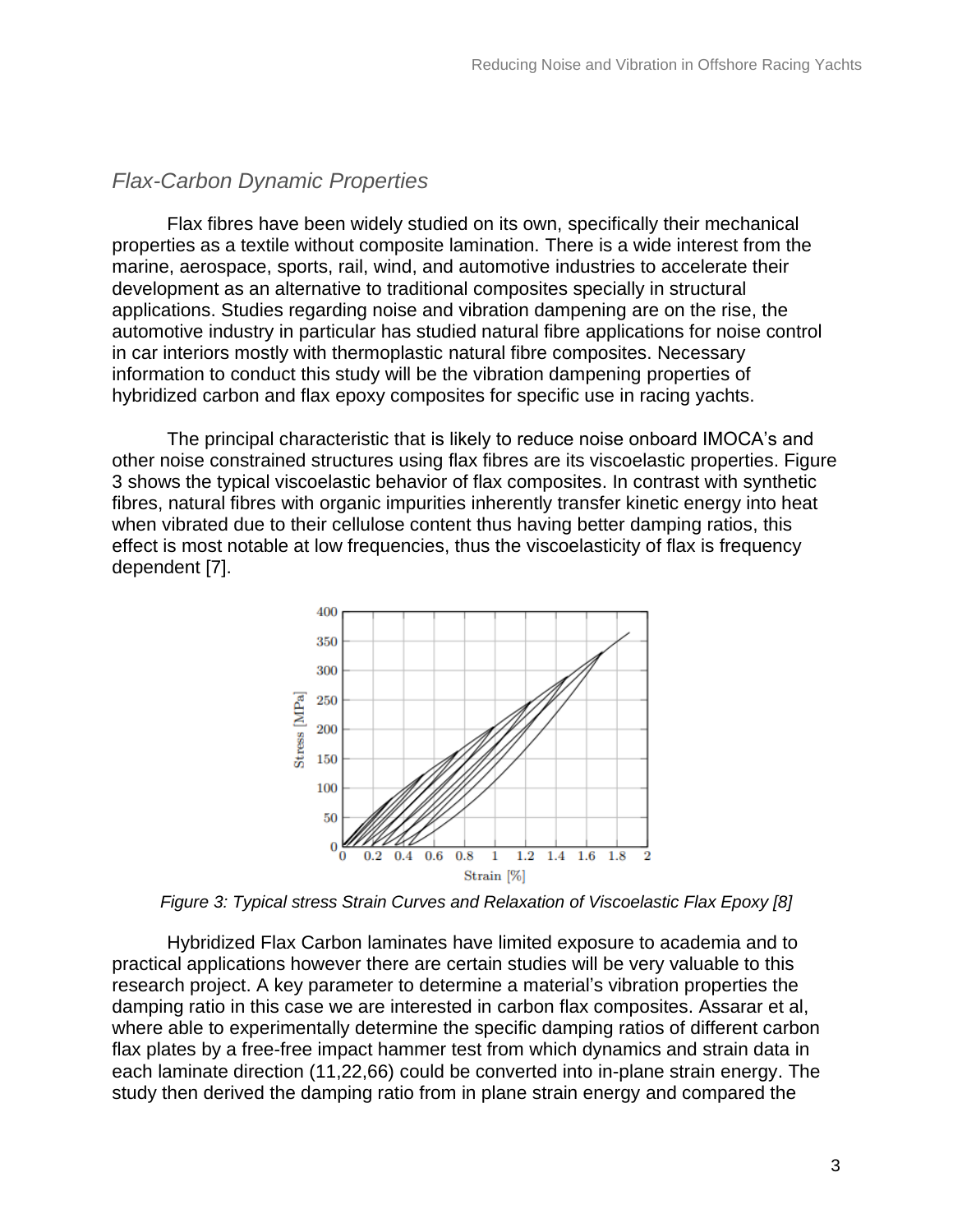results to a finite element analysis study where results showed good agreements for specific damping ratios across a frequency range. It was also concluded that even at high frequencies (dampening of significantly reduces for composites) flax has improved damping properties over carbon dominant hybrid laminates. Dampening coefficients are independent of vibration amplitude however Highly dependent on laminate stack configuration with a [C/F/C/C/F/C] providing 15% improved dampening over non hybrid carbon and minimal loss in bending modulus [7]. When practical work begins it will be important to investigate in detail the aforementioned studies method and inputs for final element analysis.

Unlike isentropic materials there are a number of properties associated with dampening characteristics of composite structures including, fibre, matrix and core mechanical properties, fibre orientation, volume fibre ratio, laminate stack configuration, laminate type (twill, UD, etc..), void content, interlaminar shear, component geometry and frequency of vibration among others. The difficult in analysis imposed by the complexity of composites is also an opportunity to tailor lightweight structures specifically to absorb vibrations from specified directions whilst retaining structural reliability. Given the amount of dependent variables needed to accurately determine the damping ratio of a structure a simplified approach is likely to be a better approach given the scope of this project. A novel approach to estimate damping ratios has been proposed by Hashin further studies by Yim and Jang implemented a correction factor α to Hashin's equation the resultant equation to for estimating the damping ratio is describe in equation 1 [9].

$$
\psi_c = \frac{\psi_m(V_m)}{V_m + (\frac{E_c}{E_m})^{\alpha}}\tag{1}
$$

If adequately adopted Yim and Jang's approach would yield al necessary inputs for the FEA simulation of more complex geometries. Performing modal analysis and harmonic acoustic studies could result in a quantitative method of estimating noise levels of racing yachts.

#### *Yacht Noise and Vibration Sources*

Vibration, and dynamic response of ships is a subject area of it's own, modern racing yachts are no exemption. Specifically, literature has address keel flutter and seakeeping behavior of Open 60's and Volvo Ocean 65's. [10] [11] [12] [13]. Recent information regarding foiling IMOCA's is not publicly available given the recent developments in hydrofoil assisted monohulls (no later than 2015) and competitiveness of designs. Keel flutter is a phenomenon that occurs at low frequencies hence they are not the principal source of noise on modern IMOCAS. Additionally, keels have simpler dynamic modal shapes compared to hydrofoils were high noise levels have been reported by skippers [1]. Audio signal processing of videos documenting the sound problem on IMOCA's could provide information to artificially reproduce vibrations seen whilst sailing.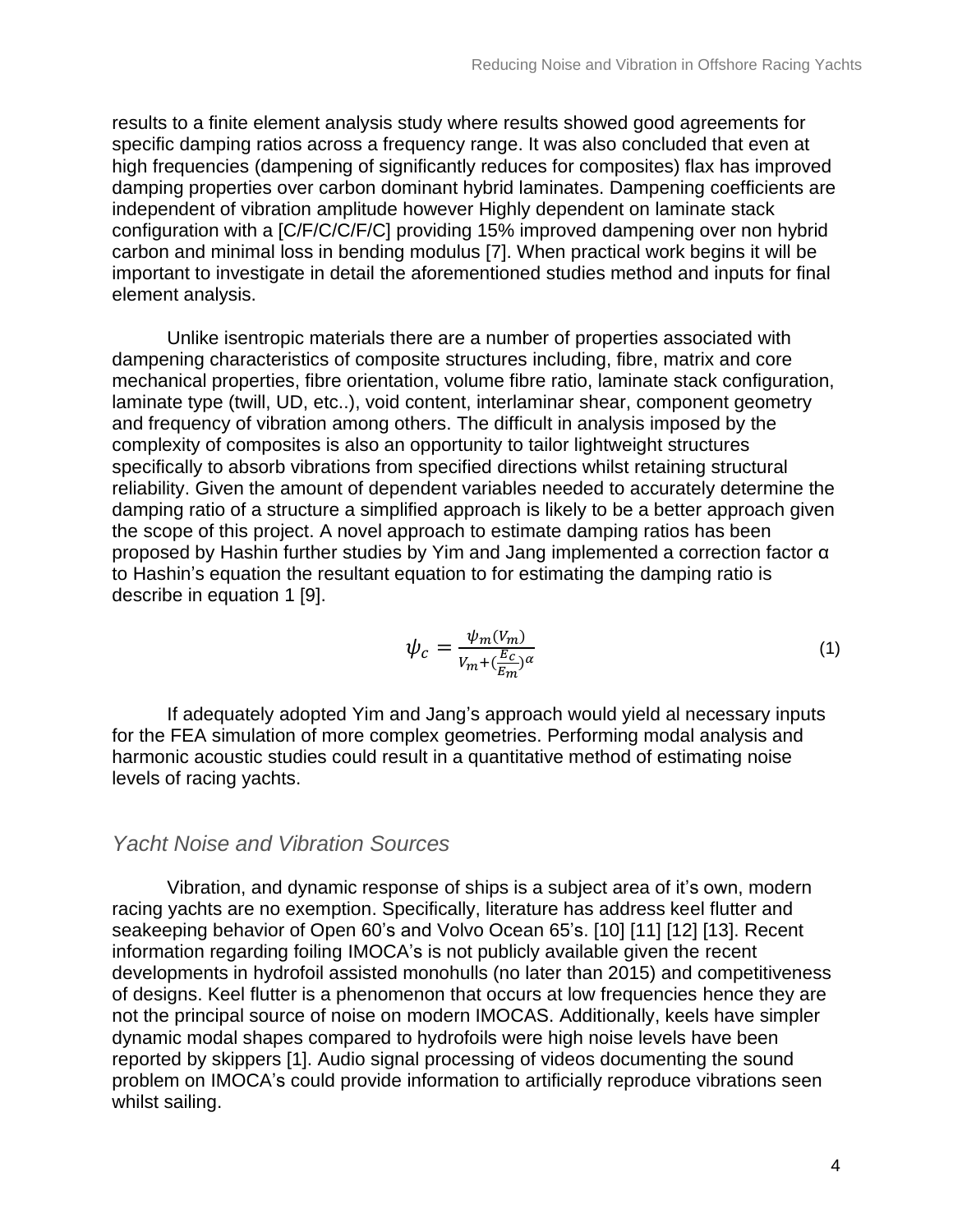# **Aims & Objectives**

This research project will aim to develop a method of quantifying noise and vibration reduction on IMOCA boats by simulating the dynamic behavior of a specific area in the yachts. From literature informed decisions optimal configurations of hybrid carbon-flax laminates will be implemented in key areas to reduce vibrations and perceived noise levels for the skippers. A finite element study will simulate the sound levels inside the IMOCA cockpit comparing current hull lamination noise with a novel hybrid flax structure.

- Develop a fundamental understanding of noise and vibration characteristics and sources on IMOCA 60 sailboats. Figure 4 shows areas with high noise levels, a specific component will be picked to study its specific effects.
- Propose a literature informed hybrid carbon flax layup for noise reduction.
- Establish a methodology to quantify noise reduction levels with FEA
- Validate FEA methodology with comparison to experiments or previous literature.
- Evaluate results of current boats and proposed changes with sound pressure level graphics.



*Figure 4: High Noise Emission Components Onboard IMOCA boats*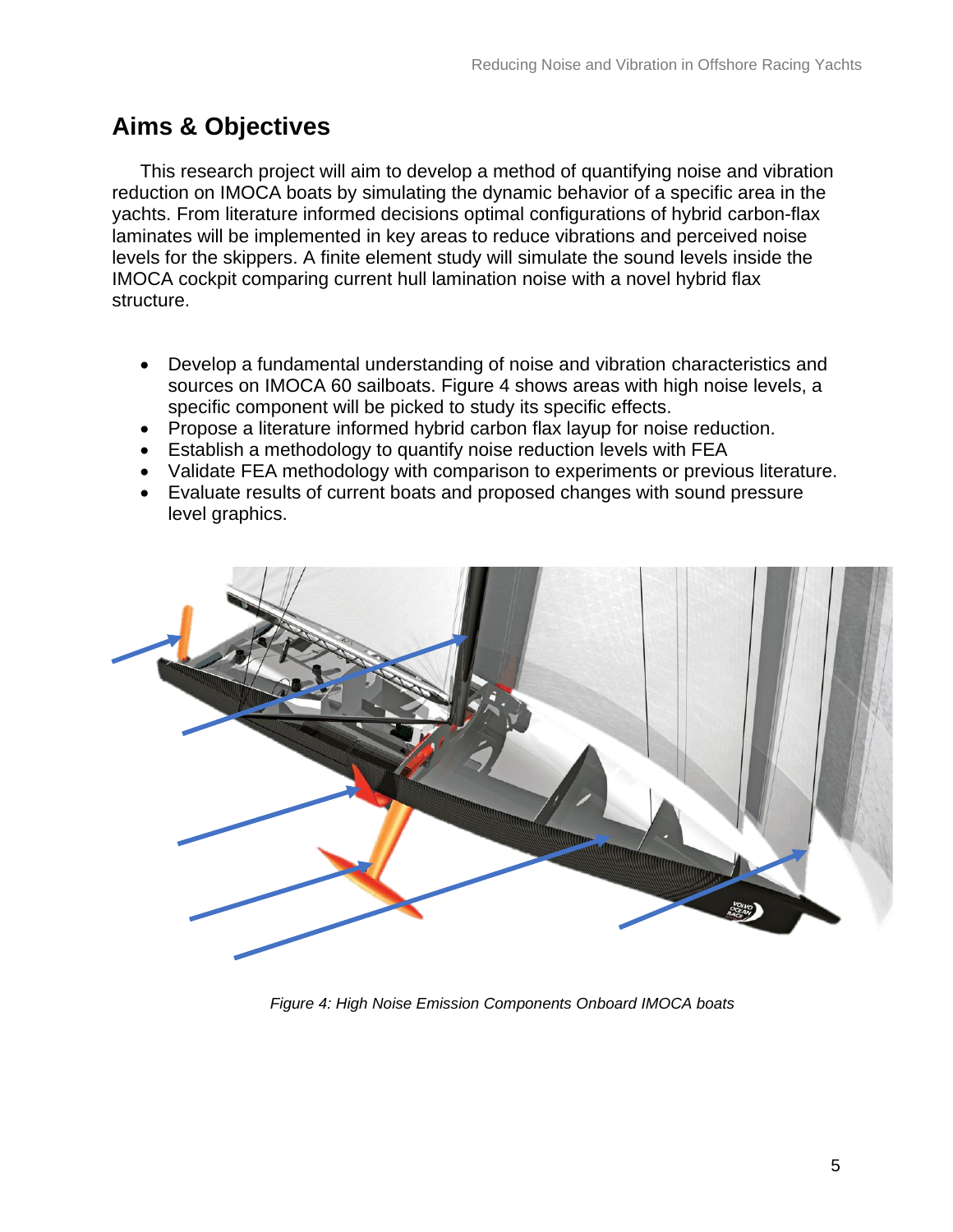# **Methodology**



*FEA Sound Quantification Methodology* 

- 1. Model a simplified IMOCA section geometry with current composite layup in ANSYS ACP
- 2. Static Structural Analysis: Generate pre-stress on components
- 3. Modal Analysis. Obtain Modal Shapes
- 4. Random Vibration: From known data and pre evaluated acceleration spectrum (Acceleration spectrum determined from Youtube Videos)
- 5. Harmonic Acoustics: Sinusoidal excitation source from Random Vibration: Obtain expected Sound Pressure Level Graphs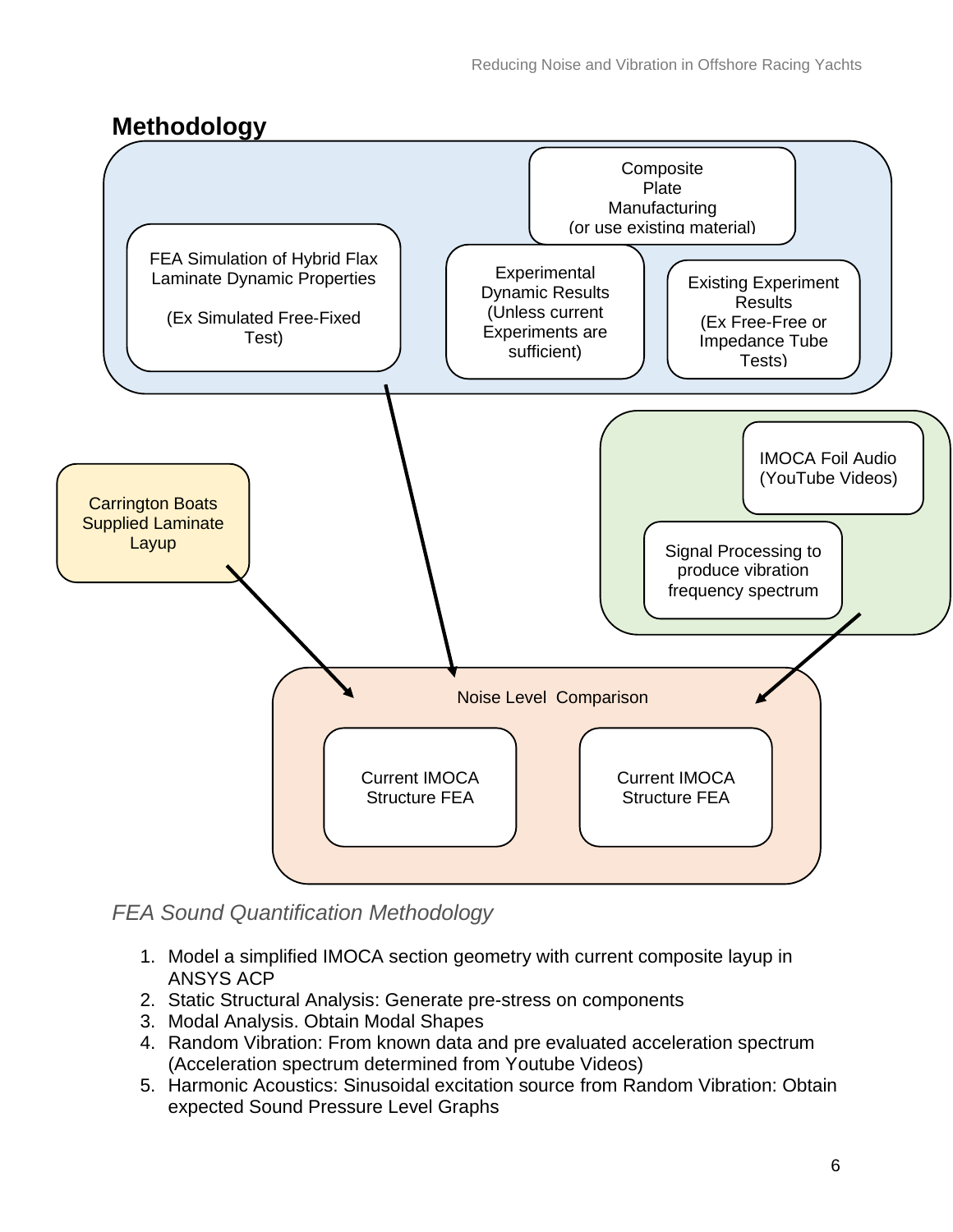# **References**

- [1] E. Gorman, "Vendee Globe: Dealing with Noise and Discomfort," Scutlebutt Sailing Magazine, 2020.
- [2] International Monohull Open Class Association , "IMOCA Class Rule V1," IMOCA, World Sailing , 2025.
- [3] 11th Hour Racing, "11th Hour Racing Sustainable Design and Build Report," 11th Hour Racing , 2021.
- [4] V. K. M. S. k. R. Z. S.Prabhakarana, "Sound and Vibration Damping Properties of Flax Fiber Reinforced Composites," in *12th GLOBAL CONGRESS ON MANUFACTURING AND MANAGEMENT, GCMM*, Vellore, India, 2014.
- [5] N. F. A. L. G. P. Dheeraj Kumar, "Enhancement of Mechanical Properties of Carbon and Flax Fibre Hybrid Composites for Engineering Applications," in *American Institure of Physics* , 2021.
- [6] A. G. F. D. Purves D, Neuro Science: The Audible Spectrum, Sinauer Assosiates , 2001.
- [7] W. Z. H. S. R. A. J.-M. B. Mustapha Assarar, "Evaluation of the damping of hybrid carbon–flax reinforced composites," *Composite Structures,* vol. 132, pp. 148-154, 2015.
- [8] O. G. R. P. P.M. Giuliani, "Viscoelastic experimental characterization of flax/epoxy Composites," in *AIAS International Conference on Stress Analysis*, 2018.
- [9] A. S. J. B. M. Cihan, "Mechanical and Dynamic Performance of Woven Flax/Eglass Hybrid Composites," *Composites Science and Technology,* vol. 172, pp. 36- 42, 2019.
- [10] A. F. L. Mouton, "Exploratory Study on the flutter Behavior of Modern Yacht Keels and Appendages," in *5th High Performance Yacht Design Conference*, Auckland, New Zealand, 2015.
- [11] P. M. M. Hobbs, "Measurment of Accelerations and Keel Loads on Canting Keel Race Yachts," in *RINA Modern Yacht Conference* , 2007.
- [12] G. V. P. M. S. Russell, "Insights from the Load Monitoring Program for the 2014- 2015 Volvo Ocean Race," in *The 22nd Cheaspeake Sailing Yacht Symposium*, Annapolis, Maryland, 2016.
- [13] H. D. R. Blaze, "Flutter of Racing Yacht Keels and Appendages," in *The Third International Conference of Innovation on High Performance Sailing Yachts*, Lorient, France, 2013.
- [14] C. H. D. A. Bies, Engineering Noise Control: Theory and Practice, 4th Edition, Spon Press, 2009.